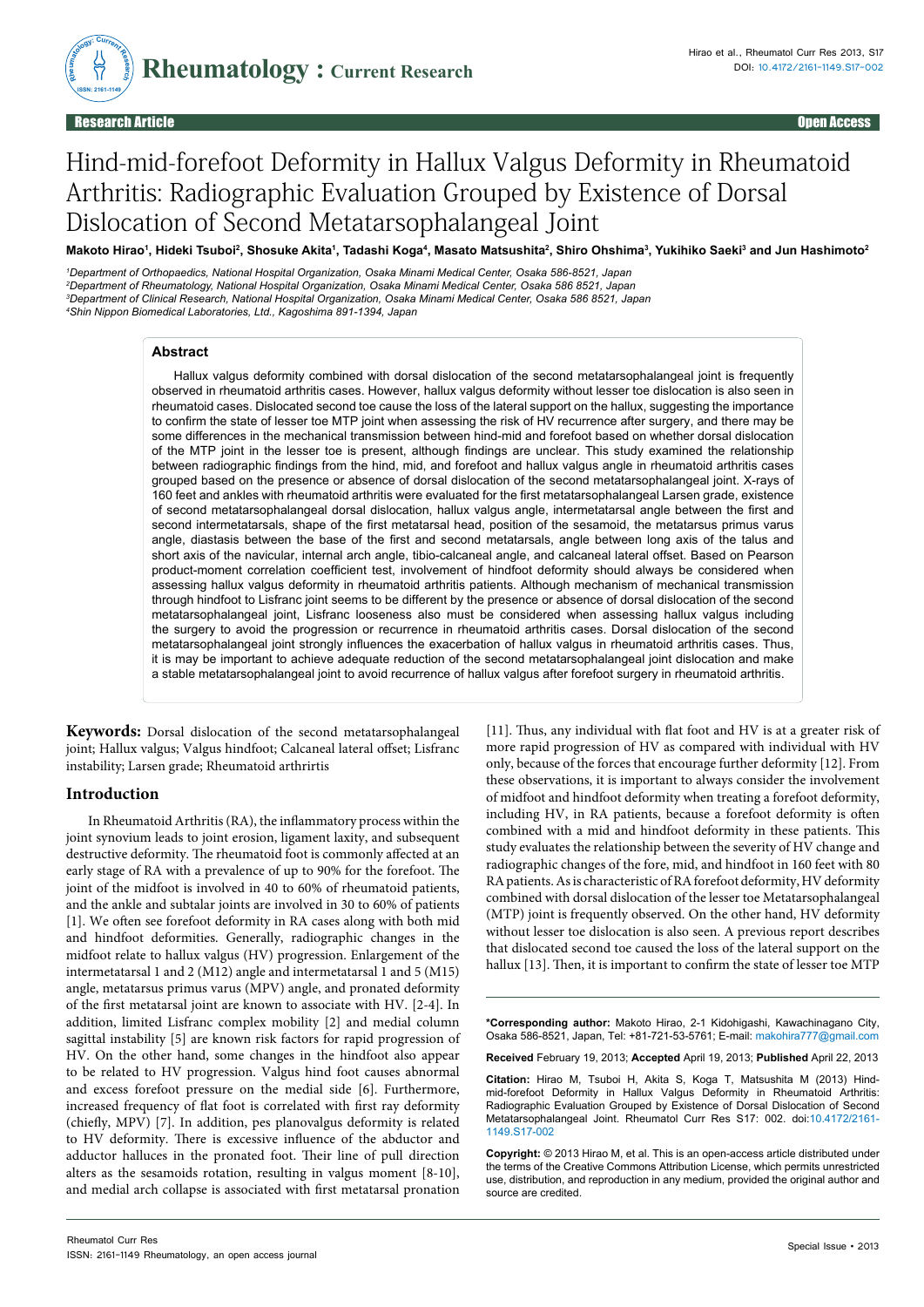joint when assessing the risk of HV recurrence after surgery, and there may be some differences in the mechanical transmission between hindmid and forefoot based on whether dorsal dislocation of the MTP joint in the lesser toe is present, although findings are unclear. In this study, evaluations were performed after grouping RA patients based on the existence of a second MTP joint dislocation. After that, difference of the correlation between hind, mid, and forefoot parameters and hallux valgus was confirmed.

# **Materials and Methods**

Subjects included outpatients with RA who visited our hospital from 2011. From April to September, 160 feet of 80 RA patients (male: 4, female: 72, mean age was 65.6 years old (37-85), mean disease duration was 19.8 years (2-49)) who had X-ray pictures taken of the foot and ankle while in the standing position (weightbearing dorsoplantar and lateral view of the foot, weight bearing subtalar joint radiography performed using the modified Cobey method) were evaluated. All patients had not complained against the pain in foot and /or ankle. Patients who underwent any foot and ankle surgeries before this study were excluded.

### **Forefoot**

As shown in figure 1, the Larsen grade of the first MTP joint [14] was checked. The shape of first metatarsal head was also checked to evaluate pronation of the first metatarsal bone [4]. Linear shape was defined as grade 0, and round shape was defined as grade 1. These definitions are different from the original method [4], however it is difficult to evaluate severely destructive cases in RA, then the definition was modified and simplified (Linear shape means non-pronation of first metatarsal, while round shape means pronation of first metatarsal) in this study. The grade of the dislocation of the second MTP joint was defined as grade 0 (group D0) if no subluxation (normal or joint space narrowing without lateral shift of proximal phalanx: dorsoplantar view of the foot X-ray picture), or defined as grade 1 (group preD2) if translation of the MTP joint (lateral shift of proximal phalanx and/or overlapping of the base of proximal phalanx and the metatarsal head: dorsoplantar view of the foot X-ray picture) was noted, and as grade 2 (group D2) if complete dorsal dislocation (base of proximal phalanx completely overcomes the metatarsal head: dorsoplantar view of the foot X-ray picture) was noted. The Hardy and Clapham classification [2] was used to evaluate the sesamoid position. Measurement of HV angle was based on the recommended method [15].

## **Midfoot**

As shown in figure 1, M12 angle and the MPV angle were measured. Definition of the first metatarsal axis is important, and measurement was based on the recommended method [15]. Diastasis between the base of the first metatarsal and second metatarsal (D12: mm) was measured to evaluate Lisfranc ligament looseness [16]. Basically, D12 is used to evaluate traumatic Lisfranc ligament injury, however expansion of D12 is often observed clinically in RA foot in the long term of inflammation and degeneration. Then in this study, D12 was measured to evaluate the looseness of Lisfranc ligament in transverse direction. The angle between the short axis of the navicular bone and the long axis of the talus bone was also measured (pronated foot index) [17]. There is another some recommended measurements for confirming pronated foot index, such as talonavicular coverage angle (TN) and talus-first metarsal angle (Talo-1MT) [18], however Talo-1MT angle is theoretically influenced by MPV angle, then we chose the measurement recommended in [17].

## **Hindfoot**

Internal arch (IA) angle, Tibio-Calcaneal (TC) angle, and calcaneal lateral offset were measured and evaluated. The calcaneal lateral offset was defined as the distance (mm) between the axis of the tibia and calcaneus [19], as shown in figure 2.

# **Statistical Analysis**

Willcoxon Rank Sum test and analysis of variance were used for quantitative data. All other correlates were examined using the Pearson product-moment correlation coefficient test. A p value of <0.05 was considered statistically significant.



2: Larsen grade of the first MTP joint. 3: Dorsal dislocation of the second MTP joint. 4: Sesamoid position. 5: MPV angle. 6: Intermetatarsal angle between the first metatarsal and second metatarsal (M12 angle). 7: Shape of the first metatarsal head. 8: Diastasis between the base of the first metatarsal and second metatarsal (D12). B. Actual radiological examples showing second MTP joint for the classification into D0, preD2, and D2 group.



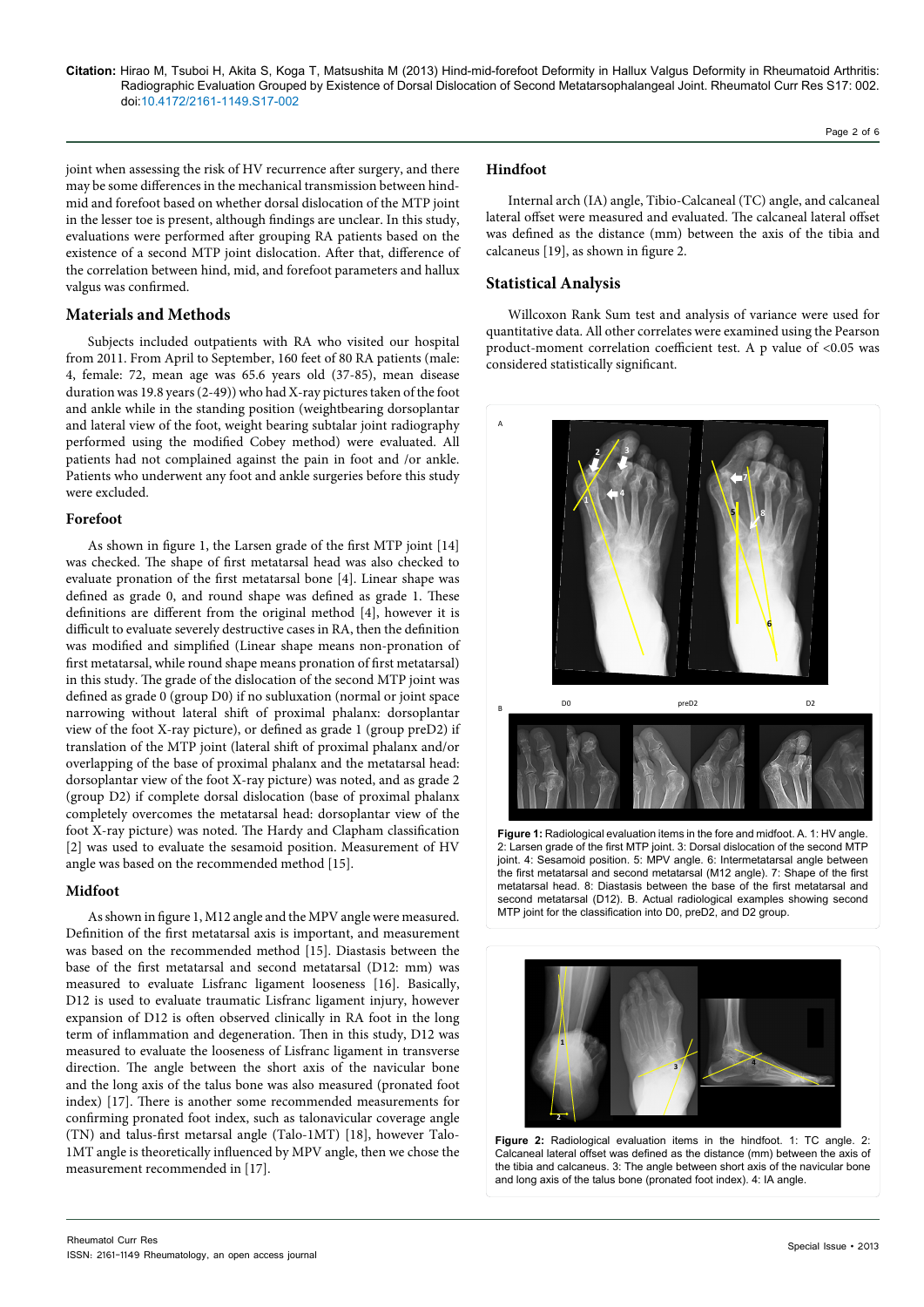## **Results**

Of the 160 feet, 82 feet were classified in D0 group; 59 feet were in D2 group. Remaining 19 feet were classified in preD2 group. The descriptive statistics, such as mean and standard deviation of each measurement were analyzed in these three groups. To simplify and clarify the evaluation, preD2 group was excluded from the analysis of correlation between measurement parameters. The descriptive statistics, such as mean and standard deviation of each measurement, and correlation data between measured parameters are shown in table 1 and figure 3.

# **MPV, M12 angle, sesamoid dislocation grade, and subsequent HV angle are gradually increased as the grade of 2nd MTP joint dislocation are getting worse**

As shown in table 1, MPV angle showed  $15.7 \pm 6.3^{\circ}$  in D0 group, while dislocation of 2<sup>nd</sup> MTP joint significantly increased the MPV angle (18.4  $\pm$  6.2°). M12 angle showed 11.4  $\pm$  5.6° in D0 group, while subluxation or dislocation significantly increased the MPV angle (preD2:  $13.6 \pm 4.6^{\circ}$ , D2:  $13.7 \pm 4.4^{\circ}$ ). Consequently, grade of sesamoid dislocation was significantly increased from grade  $3.7 \pm 1.6^{\circ}$  in D0 group to grade  $4.6 \pm 1.7^{\circ}$  in preD2, and grade  $5.0 \pm 1.4^{\circ}$  in D2 group. Furthermore, HV angle was also significantly increased from 20.3 ± 13.9° in D0 group to 35.5  $\pm$  14.8° in preD2, and 44.9  $\pm$  16.9° in D2 group.

# **Hindfoot deformity is associated with forefoot HV deformities and disorders in RA cases**

The TC angle and calcaneal lateral offset were correlated in both the D0 group and the D2 group (D0: r=0.898, p<0.0001, D2: r=0.625, p=0.006). Furthermore, the IA angle and pronated foot index were correlated with the calcaneal lateral offset (D0: r=0.439, p=0.011 and r=-0.807, p<0.0001, respectively; D2: r=0.528, p=0.024 and r=-0.626, p=0.005, respectively). The calcaneal lateral offset and M12 angle were also correlated in both groups (D0: r=0.538 p=0.001, D2: r=0.536, p=0.022). However, the IA angle and pronated foot index were correlated with the M12 angle in the D0 group (r=0.476, p<0.0001 and  $r=-0.406$ ,  $p=0.0004$ ), but not in the D2 group. The calcaneal lateral offset was correlated with the MPV angle and D12 in the D2 group (r=0.506, p=0.032 and r=0.521, p=0.027), but not in the D0 group. Consequently, the IA angle and pronated foot index were correlated with the HV angle in the D0 group ( $r=0.464$ ,  $p<0.0001$  and  $r=-0.386$ , p=0.0008), whereas the pronated foot index was correlated with the HV angle in the D2 group (r=-0.406, p=0.003).

# **Midfoot changes associate with HV deformity in RA cases, and the effect is stronger when the second MTP joint is not dislocated. In contrast, diastasis between the base of first metatarsal and second metatarsal always weakly associate with HV deformity**

In the midfoot, MPV and M12 angle were correlated with D12 in both groups (D0: r=0.500, p<0.0001 and r=0.379, p=0.0004, respectively; D2: r=0.559, p<0.0001 and r=0.474, p=0.0002, respectively). The D12 value was weakly correlated with the HV angle in both groups (D0: r=0.338, p=0.002, D2: r=0.338, p=0.01). On the other hand, the M12 angle was also correlated with the HV angle, however the correlation was strong in the D0 group ( $r=0.837$ ,  $p<0.0001$ ), while that was considerable in the D2 group (r=0.577, p<0.0001). The MPV angle was correlated with the HV angle in the D0 group ( $r=0.575$ ,  $p<0.0001$ ), but not in the D2 group. The pronation of the first metatarsal bone correlated considerably with the HV angle in the D0 group (r=0.665, p<0.0001), but was only weakly correlated with the HV angle in the D2

# **Destructive first MTP joint and dorsal dislocation of the second MTP joint strongly associate with HV deformity in RA**

In terms of forefoot findings, the grade of the sesamoid dislocation was strongly correlated with the HV angle in both groups (D0: r=0.842, D2: r=0.784). Furthermore, the mean HV angle in the D0 group was 20.3 ± 13.9°, whereas that in the D2 group was  $44.9 \pm 16.8$ ° (p<0.0001), as shown in figure 3. The Larsen grade of the first MTP joint was not correlated with the HV angle in the D0 group, but was considerably correlated with the HV angle in the D2 group (r=0.541, p<0.0001).

## **Discussion**

group (r=0.371, p=0.005).

In this study, it was revealed that MPV angle, M12 angle, the grade of sesamoid dislocation, and subsequent HV angle were gradually increased as the grade of second MTP joint dislocation were getting worse. Although the cases in which the TC angle is large  $(8.6 \pm 4.4^{\circ})$ have gathered in preD2 group, it is proper to understand that loss of lateral support by second MTP joint causes the expansion between first and second metatarsals, subsequently HV deformity exacerbates.

Next, we reconfirmed the existence of interference of hindfoot deformity to midfoot and forefoot HV deformity, in RA cases. Based on Pearson product-moment correlation coefficient test, involvement of HV deformity must be always considered when assessing forefoot deformities and disorders in RA patients whether or not there will be dorsal dislocation of second MTP joint. Indeed, we experienced a case in which HV deformity was instantly normalized by correction of severe valgus hindfoot, calcaneal lateral offset, and pronated foot deformity without any forefoot treatment [19]. Thus, careful hindfoot status evaluation is important when assessing forefoot deformity. In the D0 and D2 groups, the TC angle and calcaneal lateral offset were correlated. Furthermore, the IA angle and pronated foot index were correlated with the calcaneal lateral offset, suggesting that valgus hindfoot, flat foot, and pronated foot deformities are closely related. Interestingly, the calcaneal lateral offset and M12 angle were also in correlated in both groups; however, the IA angle and pronated foot index were correlated with the M12 angle only in the D0 group. On the other hand, the calcaneal lateral offset was correlated with the MPV angle and D12 only in the D2 group, indicating the possible difference of mechanical transmission from valgus hindfoot to midfoot of first ray based on whether there is dislocation of the second MTP joint. Consequently, IA angle and pronated foot index were correlated with the HV angle in the D0 group, while the pronated foot index was correlated with the HV angle in the D2 group. In either case, these findings indicate that valgus hindfoot and increasing of M12 and the HV angle are closely related in the RA foot.

In the midfoot, the MPV and M12 angle were correlated with D12 in both groups, suggesting that Lisfranc ligament disorder or looseness is an important factor in the expansion of the M12 angle. D12 value was weakly correlated with the HV angle in both groups, indicating that Lisfranc ligament disorder has some influence on HV exacerbation in the RA foot. Furthermore, the M12 angle was also correlated with the HV angle, as well as in idiopathic HV deformity [2,3]. However, the correlation was strong in D0 group, while that was considerable in the D2 group, indicating the different influence of the M12 angle on HV exacerbation in RA cases based on whether there is dislocation of the second MTP joint. In addition, the MPV angle was correlated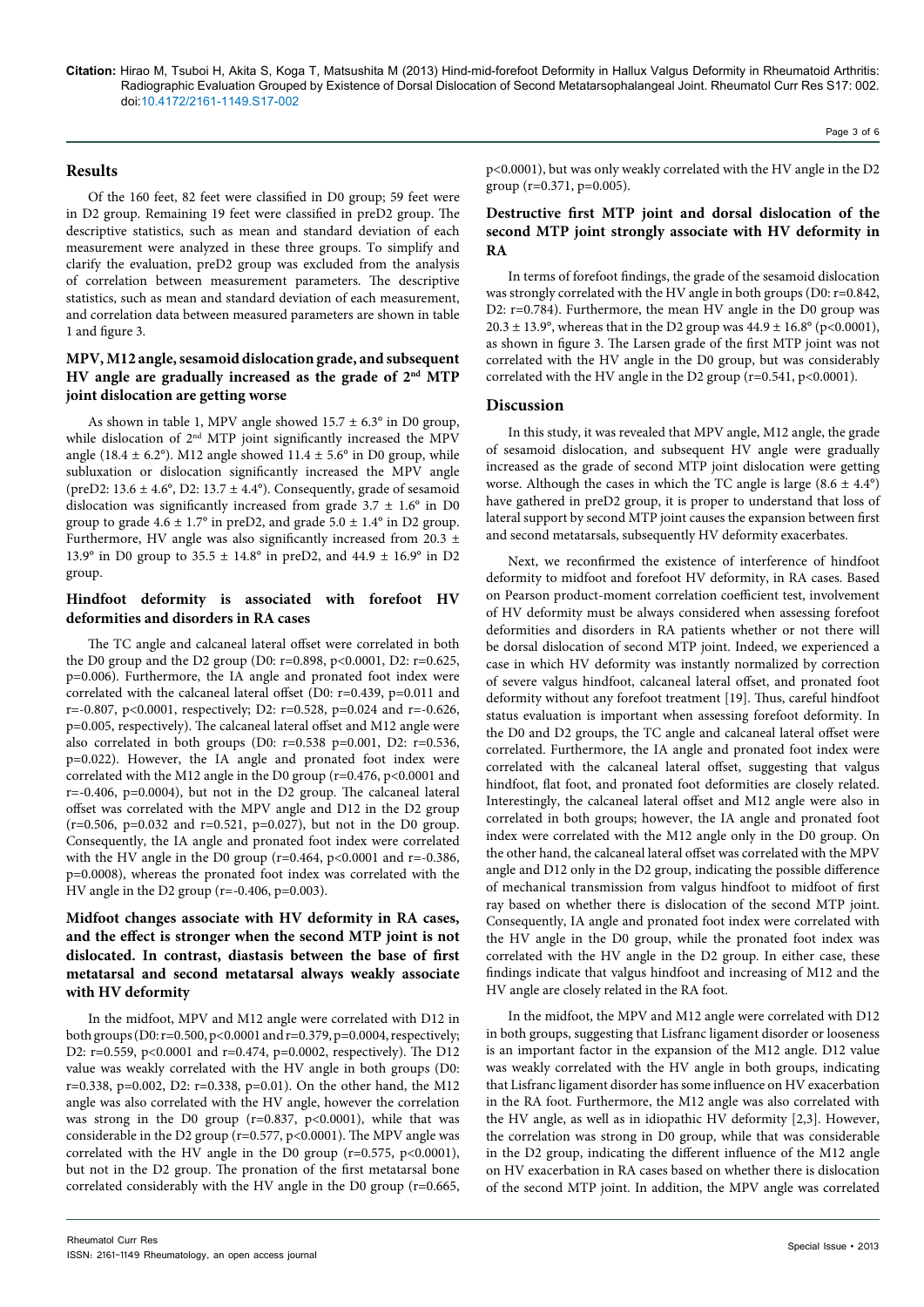Page 4 of 6

| Α |                                                              |                                                                                                                                                                                                | Dorsal dislocation of 2 <sup>nd</sup> MTP joint             |                            |                                                       |                          |                             |                      |  |
|---|--------------------------------------------------------------|------------------------------------------------------------------------------------------------------------------------------------------------------------------------------------------------|-------------------------------------------------------------|----------------------------|-------------------------------------------------------|--------------------------|-----------------------------|----------------------|--|
|   |                                                              |                                                                                                                                                                                                | D <sub>0</sub>                                              | preD2                      |                                                       |                          | D <sub>2</sub>              |                      |  |
|   | TC angle $(^{\circ}$ )                                       |                                                                                                                                                                                                | $3.8 \pm 7.8$                                               | $8.6 \pm 4.4$ (p=0.03)     |                                                       |                          | $2.0 \pm 6.0$ (p=0.22)      |                      |  |
|   | Calcaneal lateral offset (mm)                                |                                                                                                                                                                                                | $9.5 \pm 13.1$                                              | $14.7 \pm 9.5$ (p=0.21)    |                                                       |                          | 7.0 $\pm$ 9.1 (p=0.43)      |                      |  |
|   | IA angle $(^{\circ}$ )                                       |                                                                                                                                                                                                | $143.0 \pm 9.9$                                             | $148.4 \pm 11.2$ (p=0.09)  |                                                       |                          | $140.4 \pm 8.6$ (p=0.23)    |                      |  |
|   | Pronated foot index (°)                                      |                                                                                                                                                                                                | 79.5 ± 11.8                                                 | 78.1±9.4 (p=0.38)          |                                                       | 81.2 $\pm$ 10.3 (p=0.29) |                             |                      |  |
|   | D12 (mm)                                                     |                                                                                                                                                                                                | $2.4 \pm 1.4$                                               | $2.8 \pm 1.7$ (p=0.32)     |                                                       |                          | $2.7 \pm 1.8$ (p=0.16)      |                      |  |
|   | MPV angle $(°)$                                              |                                                                                                                                                                                                | $15.7 \pm 6.3$                                              | $18.0 \pm 6.6$ (p=0.15)    |                                                       |                          | $18.4 \pm 6.2$ (p=0.02)     |                      |  |
|   | M12 angle $(^{\circ}$ )                                      |                                                                                                                                                                                                | $11.4 \pm 5.6$                                              | $13.6 \pm 4.6$ (p=0.04)    |                                                       |                          | $13.7 \pm 4.4$ (p=0.001)    |                      |  |
|   |                                                              | $1st$ metatarsal pronation (grade 0-1)                                                                                                                                                         | $0.4 \pm 0.5$                                               | $0.7 \pm 0.6$ (p=0.08)     |                                                       |                          | $0.6 \pm 0.5$ (p=0.05)      |                      |  |
|   | Sesamiod dislocation (grade 1-7)<br>Larsen grade (grade 0-5) |                                                                                                                                                                                                | $3.7 \pm 1.6$                                               | $4.6 \pm 1.7$ (p=0.03)     |                                                       | $5.0 \pm 1.4$ (p<0.0001) |                             |                      |  |
|   |                                                              |                                                                                                                                                                                                | $1.5 \pm 1.4$                                               | $2.2 \pm 1.6$ (p=0.07)     |                                                       |                          | $3.2 \pm 1.0$ (p<0.0001)    |                      |  |
|   | $HV$ angle $(^{\circ}$ )                                     |                                                                                                                                                                                                | $20.3 \pm 13.9$                                             | $35.5 \pm 14.8$ (p=0.0003) |                                                       | 44.9±16.9 (p<0.0001)     |                             |                      |  |
| В |                                                              |                                                                                                                                                                                                |                                                             |                            |                                                       |                          |                             |                      |  |
|   |                                                              |                                                                                                                                                                                                |                                                             |                            | Dorsal dislocation of 2 <sup>nd</sup> MTP joint<br>No |                          |                             |                      |  |
|   |                                                              |                                                                                                                                                                                                |                                                             |                            |                                                       |                          | Yes                         |                      |  |
|   | hindfoot                                                     | TC angle - Calcaneal lateral offset                                                                                                                                                            |                                                             |                            |                                                       | r=0.898 p<0.0001         |                             | r=0.625 p=0.006      |  |
|   |                                                              | Calcaneal lateral offset - IA angle                                                                                                                                                            |                                                             |                            | r=0.439 p=0.011                                       |                          |                             | r=0.528 p=0.024      |  |
|   |                                                              |                                                                                                                                                                                                | Calcaneal lateral offset - pronated foot index              |                            |                                                       | r=-0.807 p<0.0001        |                             | $r=-0.626$ $p=0.005$ |  |
|   |                                                              | Calcaneal lateral offset - MPV angle                                                                                                                                                           |                                                             |                            | $r = -0.069$ $p = 0.7$                                |                          |                             | r=0.506 p=0.032      |  |
|   |                                                              | Calcaneal lateral offset - D12                                                                                                                                                                 |                                                             |                            | r=-0.073                                              | $p=0.69$                 |                             | $r=0.521$ $p=0.027$  |  |
|   |                                                              | Calcaneal lateral offset - M12 angle                                                                                                                                                           |                                                             |                            |                                                       | r=0.538 p=0.001          |                             | r=0.536 p=0.022      |  |
|   | midfoot                                                      | IA angle - pronated foot index                                                                                                                                                                 |                                                             |                            |                                                       | r=-0.566 p<0.0001        | r=0.626 p=0.005             |                      |  |
|   |                                                              | IA angle - M12 angle                                                                                                                                                                           |                                                             |                            |                                                       | r=0.476 p<0.0001         |                             | r=0.160 p=0.238      |  |
|   |                                                              | Pronated foot index - M12 angle                                                                                                                                                                |                                                             |                            |                                                       | r=-0.406 p=0.0004        |                             | r=-0.199 p=0.157     |  |
|   |                                                              | IA angle - 1 <sup>st</sup> metatarsal pronation<br>IA angle - sesamoid dislocation<br>Pronated foot index - 1 <sup>st</sup> metatarsal pronation<br>Pronated foot index - sesamoid dislocation |                                                             |                            |                                                       | r=0.511 p<0.0001         |                             | r=-0.079 p=0.563     |  |
|   |                                                              |                                                                                                                                                                                                |                                                             |                            |                                                       | r=0.539 p<0.0001         |                             | $r=0.065$ $p=0.633$  |  |
|   |                                                              |                                                                                                                                                                                                |                                                             |                            |                                                       | $r=-0.408$ $p=0.0004$    |                             | $r=-0.095$ $p=0.502$ |  |
|   |                                                              |                                                                                                                                                                                                |                                                             |                            |                                                       | r=-0.380 p=0.001         |                             | $r=-0.277$ $p=0.047$ |  |
|   |                                                              | M12 angle - 1 <sup>st</sup> metatarsal pronation                                                                                                                                               | 1 <sup>st</sup> metatarsal pronation - sesamoid dislocation |                            | r=0.579<br>r=0.656                                    | p<0.0001<br>p<0.0001     | $r = 0.423$<br>$r = 0.460$  | p=0.001<br>p=0.0003  |  |
|   |                                                              | MPV angle - D12                                                                                                                                                                                |                                                             |                            | r=0.500                                               | p<0.0001                 | $r = 0.559$                 | p<0.0001             |  |
|   |                                                              | M12 angle - D12                                                                                                                                                                                |                                                             |                            | r=0.379                                               | p=0.0004                 | $r = 0.474$                 | p=0.0002             |  |
|   |                                                              |                                                                                                                                                                                                |                                                             |                            |                                                       |                          |                             |                      |  |
|   |                                                              | IA angle - HV angle<br>Pronated foot index - HV angle                                                                                                                                          |                                                             |                            | r=0.464<br>r=-0.386                                   | p<0.0001<br>p=0.0008     | $r = 0.105$<br>$r = -0.406$ | p=0.443<br>p=0.003   |  |
|   |                                                              | M12 angle - HV angle                                                                                                                                                                           |                                                             |                            | r=0.837                                               | p<0.0001                 | r=0.577                     | p<0.0001             |  |
|   |                                                              | MPV-HV angle                                                                                                                                                                                   |                                                             |                            | r=0.575                                               | p<0.0001                 | $r = 0.193$                 | $p=0.150$            |  |
|   |                                                              | D12-HV angle                                                                                                                                                                                   |                                                             |                            | $r = 0.338$                                           | p<0.002                  | $r = 0.338$                 | $p=0.01$             |  |
|   | forefoot                                                     | $1st$ metatarsal pronation - HV angle                                                                                                                                                          |                                                             |                            | $r = 0.665$                                           | p<0.0001                 | r=0.371                     | p=0.005              |  |
|   |                                                              | Sesamoid dislocation - HV angle                                                                                                                                                                |                                                             |                            | r=0.843                                               | p<0.0001                 | r=0.784                     | p<0.0001             |  |
|   |                                                              | Larsen grade of 1 <sup>st</sup> MTP joint - HV angle                                                                                                                                           |                                                             |                            | r=0.171 p>0.05                                        |                          |                             | r=0.541 p<0.0001     |  |
|   |                                                              |                                                                                                                                                                                                |                                                             |                            |                                                       |                          |                             |                      |  |

Figure 3: A: The descriptive statistics, such as mean and standard deviation of each measurement. Difference between the groups were assessed by a Willcoxon Rank Sum test. Data are shown as mean ± S.D. A p value of <0.05 was considered statistically significant, and individual p values in preD2 and D2 group were shown as compared with D0 group. **B:** Correlation data between measured parameters. Correlates were performed using the Pearson product-moment correlation coefficient test. A p value of <0.05 was considered statistically significant.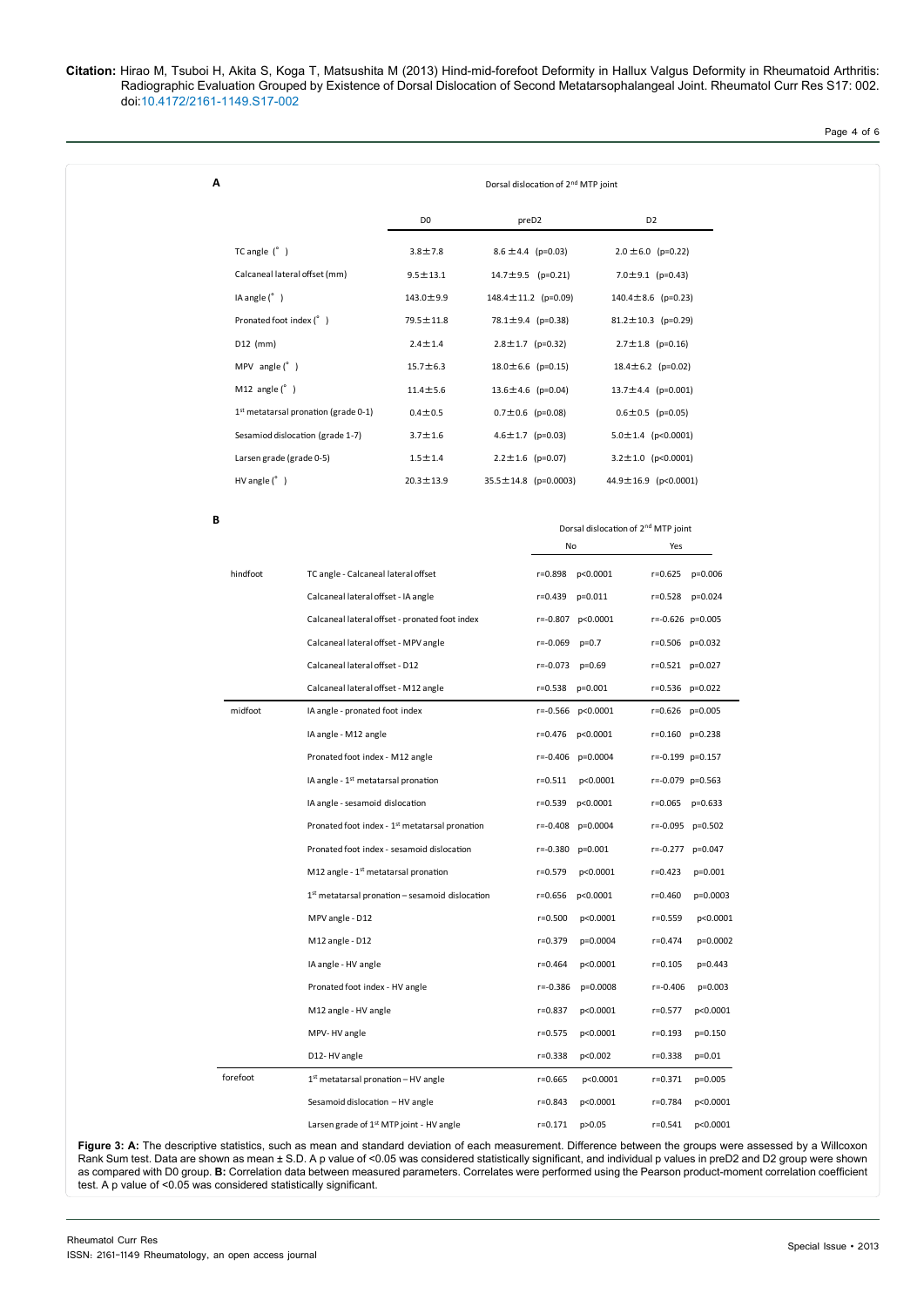with the HV angle in the D0 group but not in the D2 group. Similarly, pronation of the first metatarsal bone correlated considerably with the HV angle in the D0 group, but was only weakly correlated in the D2 group. Taken together, it can be said that midfoot changes affect HV deformity in RA cases, and that the effect is stronger when the second MTP joint is not dislocated. Furthermore, looseness of Lisfranc joint/ ligament should always be considered when assessing HV deformity in RA cases, regardless of whether second MTP joint dislocation is present. In our experience of poorly controlled RA cases, D12 was enlarged (7 mm) after hallux valgus surgery, followed by M12 angle expansion and recurrence of hallux valgus. In this case, D12 was 1.5 mm before surgery, and there was no difference of D12 comparing non-weight bearing positions and standing positions (data not shown). As described previously [20], soft tissue instability is influenced by RA control and can be a risk factor for HV exacerbation. Thus, it is thought to be important to control of disease activity of RA and Lisfranc looseness must be always considered, even if forefoot surgery has been completed.

In the forefoot findings, the grade of the sesamoid dislocation was strongly correlated with the HV angle in both groups. Furthermore, the mean HV angle in the D0 group was significantly smaller than that in the D2 group. From these observations, dorsal dislocation of the second MTP joint has a strong influence on exacerbation of HV deformity in RA. Thus, achieving adequate reduction of the second MTP joint dislocation and creating a stable MTP joint should be recommended to avoid the recurrence of HV deformity after surgery for hallux valgus and lesser toe dorsal dislocation deformity in RA. This recommendation is supported by another study that concluded that correction of the second toe deformity to make a stable lateral support on the hallux may be an important factor in successful joint-preserving surgery [21]. On the other hand, Larsen grade of the first MTP joint was not correlated with HV angle in the D0 group, while there was considerable correlation in the D2 group, suggesting that destructive HV deformity with the second MTP joint dislocation is characteristic in RA forefoot deformity, and it would be ideal to get conformity of the first MTP joint during joint-preserving surgery against HV deformity in RA cases**.** From observations in this study, though there may be a difference in the mechanism of mechanical transmission through hind



line smeared away in white: correlation coefficient is weak (0.2-0.4).

to midfoot, and through mid to forefoot, hindfoot deformity correlates to HV deformity whether there is dorsal dislocation of second MTP joint or not, furthermore dislocation of second MTP joint seems to exacerbate HV deformity in collaboration with destruction of first MTP joint rather than M12 angle expansion in rheumatoid foot, as indicated in the scheme showing correlations with each hind-midforefoot change (Figure 4). In cases such as surgery in rheumatoid forefoot, we often see HV deformity with dislocation of lesser toes, thus it is meaningful to confirm the difference of correlation between hind-mid-forefoot changes while grouping the existence of lesser toe dislocation. In the future, relationship between valgus hindfoot and looseness of Lisfranc ligament/joint also must be further confirmed.

#### **Conclusion**

Involvement of hindfoot deformity must be always considered when assessing HV deformity in RA patients. Although mechanism of mechanical transmission through hind to Lisfranc joint seems to be different by the presence or absence of dorsal dislocation of the second MTP joint, Lisfranc looseness also must be considered when assessing hallux valgus including the surgery to avoid the progression or recurrence in RA cases. Dorsal dislocation of the second metatarsophalangeal joint strongly influences the exacerbation of HV in RA cases. Thus, it is may be important to achieve adequate reduction of the second MTP joint dislocation and make a stable MTP joint to avoid recurrence of HV after forefoot surgery in RA.

#### **References**

- 1. [Trieb K \(2005\) Management of the foot in rheumatoid arthritis. J Bone Joint](http://www.ncbi.nlm.nih.gov/pubmed/16129737)  [Surg Br 87: 1171-1177.](http://www.ncbi.nlm.nih.gov/pubmed/16129737)
- 2. [Hardy RH, Clapham JC \(1951\) Observations on hallux valgus; based on a](http://www.ncbi.nlm.nih.gov/pubmed/14861244)  [controlled series. J Bone Joint Surg Br 33-33B: 376-91.](http://www.ncbi.nlm.nih.gov/pubmed/14861244)
- 3. [Tanaka Y, Takakura Y, Kumai T, Samoto N, Tamai S \(1995\) Radiographic](http://www.ncbi.nlm.nih.gov/pubmed/7844126)  [analysis of hallux valgus. A two-dimensional coordinate system. J Bone Joint](http://www.ncbi.nlm.nih.gov/pubmed/7844126)  [Surg Am 77: 205-213.](http://www.ncbi.nlm.nih.gov/pubmed/7844126)
- 4. [Okuda R, Kinoshita M, Yasuda T, Jotoku T, Kitano N, et al. \(2007\) The shape](http://www.ncbi.nlm.nih.gov/pubmed/17908892)  [of the lateral edge of the first metatarsal head as a risk factor for recurrence of](http://www.ncbi.nlm.nih.gov/pubmed/17908892)  [hallux valgus. J Bone Joint Surg Am 89: 2163-2172.](http://www.ncbi.nlm.nih.gov/pubmed/17908892)
- 5. [Klaue K, Hansen ST, Masquelet AC \(1994\) Clinical, quantitative assessment](http://www.ncbi.nlm.nih.gov/pubmed/7981800)  [of first tarsometatarsal mobility in the sagittal plane and its relation to hallux](http://www.ncbi.nlm.nih.gov/pubmed/7981800)  [valgus deformity. Foot Ankle Int 15: 9-13.](http://www.ncbi.nlm.nih.gov/pubmed/7981800)
- 6. [Stockley I, Betts RP, Rowley DI, Getty CJ, Duckworth T \(1990\) The importance](http://www.ncbi.nlm.nih.gov/pubmed/2380232)  [of the valgus hindfoot in forefoot surgery in rheumatoid arthritis. J Bone Joint](http://www.ncbi.nlm.nih.gov/pubmed/2380232)  [Surg Br 72: 705-708.](http://www.ncbi.nlm.nih.gov/pubmed/2380232)
- 7. [Bouysset M, Tebib J, Noel E, Tavernier T, Miossec P, et al. \(2002\) Rheumatoid](http://www.ncbi.nlm.nih.gov/pubmed/12022347)  [flat foot and deformity of the first ray. J Rheumatol 29: 903-905.](http://www.ncbi.nlm.nih.gov/pubmed/12022347)
- 8. [Mann R, Inman VT \(1964\) Phasic activity of intrinsic muscles of the foot. J Bone](http://www.ncbi.nlm.nih.gov/pubmed/14131426)  [Joint Surg Am 46: 469-481.](http://www.ncbi.nlm.nih.gov/pubmed/14131426)
- 9. [Shimazaki K, Takebe K \(1981\) Investigations on the origin of hallux valgus by](http://www.ncbi.nlm.nih.gov/pubmed/7321485)  [electromyographic analysis. Kobe J Med Sci 27: 139-158.](http://www.ncbi.nlm.nih.gov/pubmed/7321485)
- 10. [Iida M, Basmajian JV \(1974\) Electromyography of hallux valgus. Clin Orthop](http://www.ncbi.nlm.nih.gov/pubmed/4837934)  [Relat Res 220-224.](http://www.ncbi.nlm.nih.gov/pubmed/4837934)
- 11. [Eustace S, O'Byrne J, Stack J, Stephens MM \(1993\) Radiographic features](http://www.ncbi.nlm.nih.gov/pubmed/8480199)  [that enable assessment of first metatarsal rotation: the role of pronation in](http://www.ncbi.nlm.nih.gov/pubmed/8480199)  [hallux valgus. Skeletal Radiol 22: 153-156.](http://www.ncbi.nlm.nih.gov/pubmed/8480199)
- 12. Coughlin MJ, Mann RA, Saltzman CL, editors (2007) Surgery of the foot and ankle. 8th ed. Philadelphia, Mosby, 2007. Hallux valgus; p 283-362.
- 13. [Tanaka Y, Takakura Y, Sugimoto K, Kumai T, Sakamoto T, et al. \(2000\)](http://www.ncbi.nlm.nih.gov/pubmed/10966362)  [Precise anatomic configuration changes in the first ray of the hallux valgus foot.](http://www.ncbi.nlm.nih.gov/pubmed/10966362)  [Foot Ankle Int 21: 651-656.](http://www.ncbi.nlm.nih.gov/pubmed/10966362)
- 14. [Larsen A, Dale K, Eek M \(1977\) Radiographic evaluation of rheumatoid arthritis](http://www.ncbi.nlm.nih.gov/pubmed/920239)  [and related conditions by standard reference films. Acta Radiol Diagn \(Stockh\)](http://www.ncbi.nlm.nih.gov/pubmed/920239)  [18: 481-491.](http://www.ncbi.nlm.nih.gov/pubmed/920239)